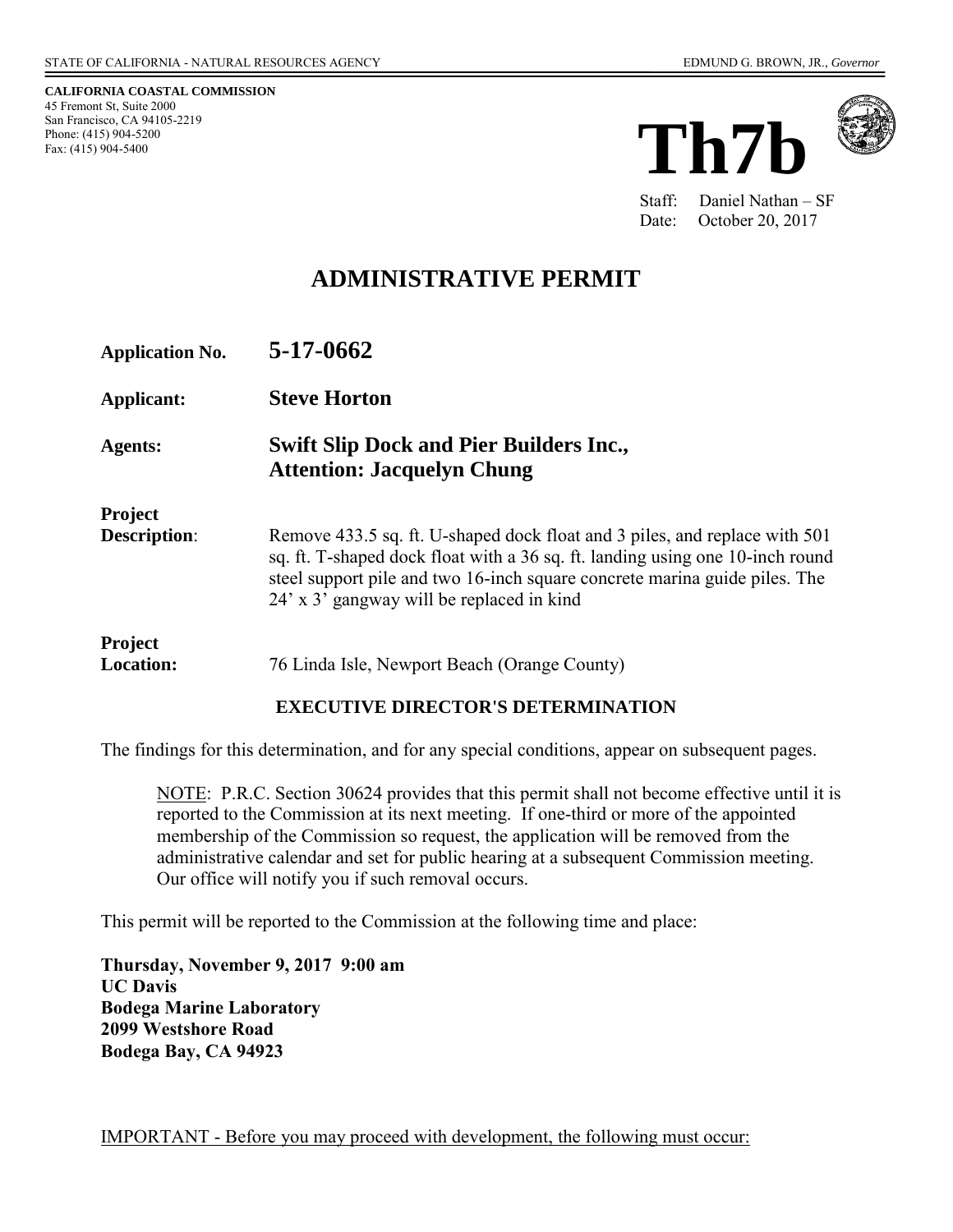5-17-0662 (Horton) Administrative Permit

Pursuant to 14 Cal. Admin. Code Sections 13150(b) and 13158, you must sign the enclosed duplicate copy acknowledging the permit's receipt and accepting its contents, including all conditions, and return it to our office. Following the Commission's meeting, and once we have received the signed acknowledgement and evidence of compliance with all special conditions, we will send you a Notice of Administrative Permit Effectiveness.

#### **BEFORE YOU CAN OBTAIN ANY LOCAL PERMITS AND PROCEED WITH DEVELOPMENT, YOU MUST HAVE RECEIVED BOTH YOUR ADMINISTRATIVE PERMIT AND THE NOTICE OF PERMIT EFFECTIVENESS FROM THIS OFFICE.**

 JOHN AINSWORTH Executive Director

 By: Daniel Nathan Title: Coastal Program Analyst

## **STANDARD CONDITIONS**

This permit is granted subject to the following standard conditions:

- 1. **Notice of Receipt and Acknowledgment.** The permit is not valid and development shall not commence until a copy of the permit, signed by the permittee or authorized agent, acknowledging receipt of the permit and acceptance of the terms and conditions, is returned to the Commission office.
- 2. **Expiration.** If development has not commenced, the permit will expire two years from the date the Commission voted on the application. Development shall be pursued in a diligent manner and completed in a reasonable period of time. Application for extension of the permit must be made prior to the expiration date.
- 3. **Interpretation.** Any questions of intent or interpretation of any term or condition will be resolved by the Executive Director or the Commission.
- 4. **Assignment.** The permit may be assigned to any qualified person, provided assignee files with the Commission an affidavit accepting all terms and conditions of the permit.
- 5. **Terms and Conditions Run with the Land.** These terms and conditions shall be perpetual, and it is the intention of the Commission and the permittee to bind all future owners and possessors of the subject property to the terms and conditions.

### **SPECIAL CONDITIONS: SEE PAGES FIVE THROUGH NINE.**

# **EXECUTIVE DIRECTOR'S DETERMINATION (continued):**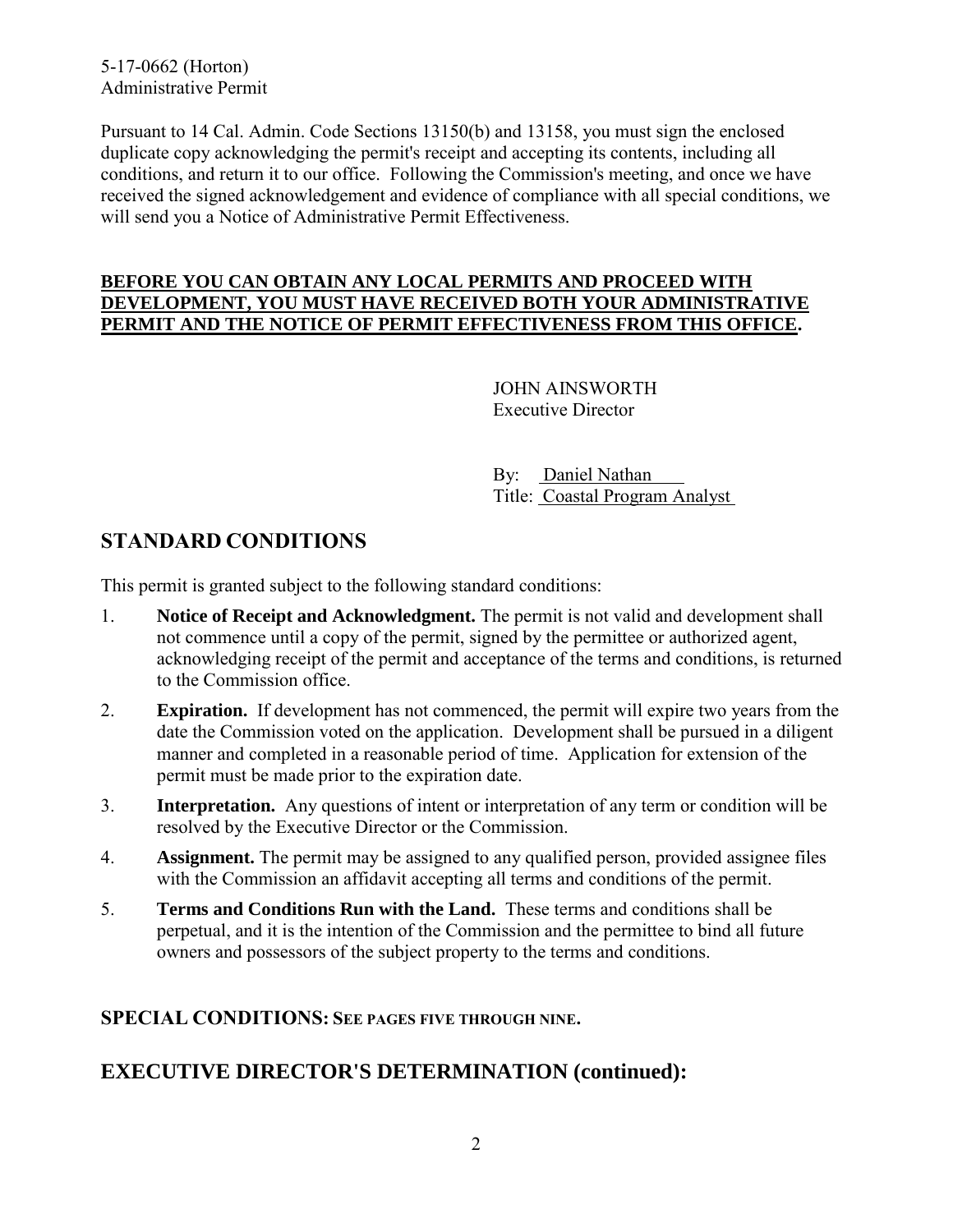The Executive Director hereby determines that the proposed development is a category of development, which, pursuant to PRC Section 30624, qualifies for approval by the Executive Director through the issuance of an Administrative Permit. Subject to Standard and Special Conditions as attached, said development is in conformity with the provisions of Chapter 3 of the Coastal Act of 1976 and will not have any significant impacts on the environment within the meaning of the California Environmental Quality Act. If located between the nearest public road and the sea, this development is in conformity with the public access and public recreation policies of Chapter 3.

## **FINDINGS FOR EXECUTIVE DIRECTOR'S DETERMINATION**

### **A. PROJECT DESCRIPTION**

The proposed project involves the removal and replacement of an existing dock float to enable the homeowner to berth two vessels. The existing 433.5 square foot, U-shaped dock float, 24-ft. x 3-ft. gangway, and three existing 16 inch square concrete marina guide piles would be removed and replaced with a new 501 square foot, T-shaped dock float, 36 square foot landing, 24-ft. x 3-ft. gangway, one 10 inch round steel support pile, and two 16 inch square concrete marina guide piles (**[Exhibit No. 1](https://documents.coastal.ca.gov/reports/2017/11/th7b/th7b-11-2017-exhibits.pdf)**). The modification of the existing dock float to a larger dock float will result in an increase of approximately 103.5 square feet of water coverage.

The subject site is a developed residential property with a private dock located at 76 Linda Isle in the City of Newport Beach, Orange County (**[Exhibit No. 2](https://documents.coastal.ca.gov/reports/2017/11/th7b/th7b-11-2017-exhibits.pdf)**). Under the City's certified LCP, the site is designated as Single Unit Residential Detached (RSD-B), which allows for a range of attached single-family residential dwelling units on a single legal lot and does not include condominiums or cooperative housing. The proposed dock system will extend 60 feet from the bulkhead line into Linda Isle of Newport Bay, but will remain within the U.S. pierhead line.

The subject site is located in the gated community of Linda Isle in the City of Newport Beach. Public access through this locked gated community does not currently exist in the immediate vicinity of the project site. The nearest public access to the harbor exists in the area across the channel from the Linda Isle community along the public walkways on Lido Island and Balboa Island. The proposed development is on an existing developed residential lot and will not affect the existing public access conditions. As conditioned, the proposed development will not have any new adverse impact on public access to the coast or to nearby recreational facilities. As such, **[Special](#page-8-0)  [Condition No. 4](#page-8-0)** is imposed stating that the approval of a coastal development permit for the project does not waive any public rights or interest that exist or may exist on the property.

The subject site was surveyed for eelgrass (Zoster marina) by Dive Works on June 25, 2017, within the requisite active growth phase surveying period (typically March through October) required by the City of Newport Beach Harbor Resources Division. Eelgrass was discovered in the project area, but is not anticipated to be impacted by the new dock system. Eelgrass surveys completed during the active growth phase of eelgrass are valid for 60 days with the exception of surveys completed in August-October, which shall be valid until the resumption of the next active growth phase (i.e., the following March). However, since the project is agendized for the November 2017 Coastal Commission Hearing, the existing eelgrass survey will no longer be valid. Therefore, in order to document existing conditions and ensure that the proposed development does not adversely affect coastal resources and biological productivity, **[Special Condition No. 2](#page-6-0)** requires a new eelgrass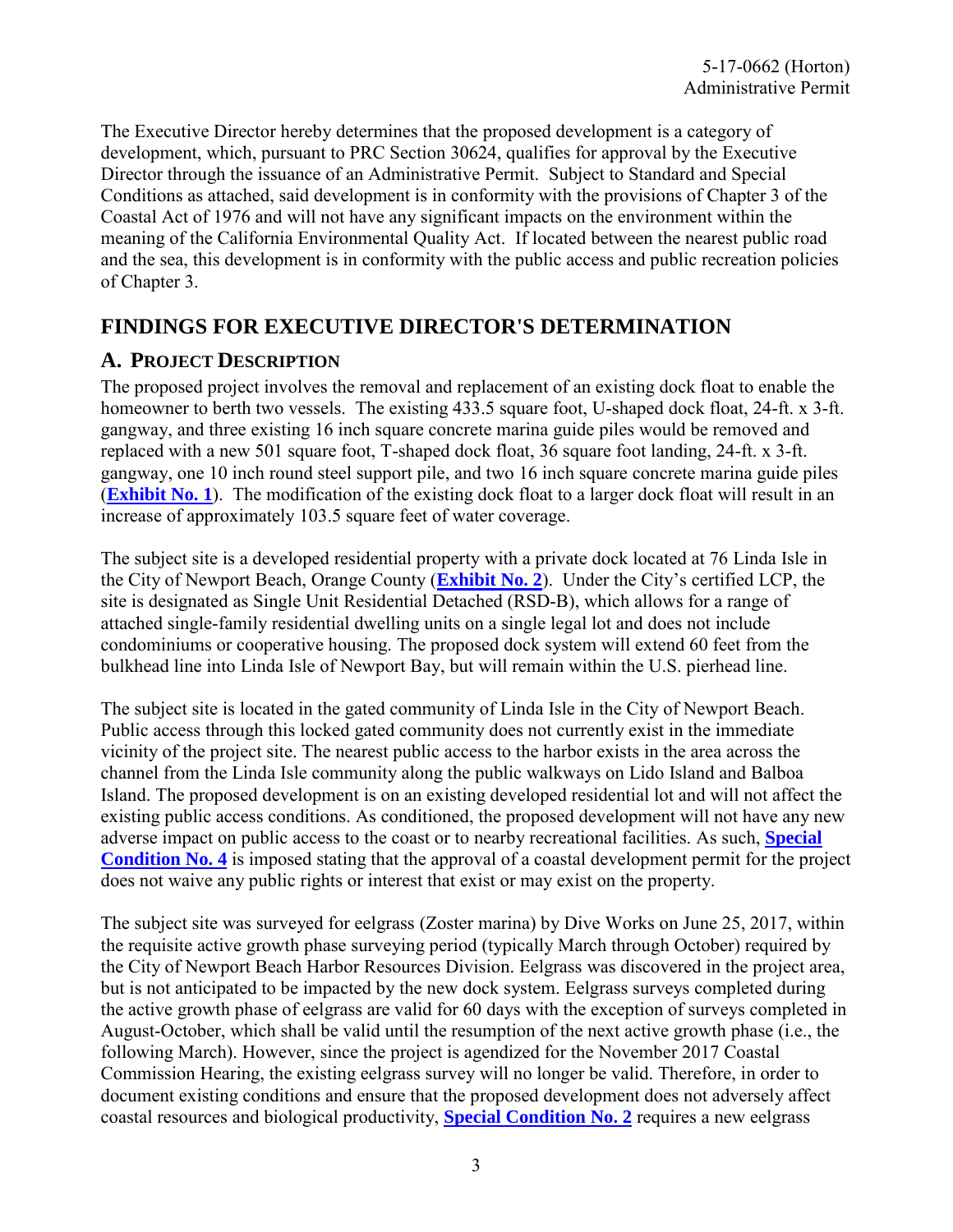### 5-17-0662 (Horton) Administrative Permit

survey and identifies the procedures necessary to be completed prior to beginning construction, in case the new survey also expires prior to commencement of construction. If the eelgrass survey identifies any eelgrass within the project area which would be impacted by the proposed project, the development shall require an amendment to this permit from the Coastal Commission or a new coastal development permit. In addition, the special condition identifies post-construction eelgrass procedures. These conditions will ensure that should impacts to eelgrass occur (though none are expected), the impacts will be identified and appropriate mitigation required under strict protocol provided in the "California Eelgrass Mitigation Policy and Implementing Guidelines" dated October 2014, which will ensure full mitigation of any impacts to eelgrass should the post-construction survey show that unforeseen eelgrass impacts occurred during construction.

A pre-construction Caulerpa taxifolia survey was also completed by Dive Works on June 25, 2017, as required by the City of Newport Beach Harbor Resources Division. No Caulerpa taxifolia was discovered in the project area and Caulerpa taxifolia surveys are valid for 90 days. However, since the project is agendized for the November 2017 Coastal Commission Hearing, the *Caulerpa taxifolia* survey would not continue to be valid since 90-days will have passed since the survey was completed. Thus, an up-to-date *Caulerpa taxifolia* survey must be conducted prior to commencement of the project. Therefore, the Commission imposes **[Special Condition No. 3](#page-7-0)**, which identifies the *Caulerpa taxifolia* survey procedures necessary to be completed prior to beginning any construction.

The storage or placement of construction material, debris, or waste in a location where it could be discharged into coastal waters would result in an adverse effect on the marine environment. The applicant has applied for a permit from the Regional Water Quality Control Board (RWQCB) and the U.S. Army Corps of Engineers (USACE) and the USACE permit is pending coastal development permit approval. To ensure that all impacts (pre- and post- construction) to water quality are minimized, however, and to reduce the potential for construction related impacts on water quality, the Commission imposes **[Special Condition No. 1](#page-4-0)**, which requires, but is not limited to, appropriate storage and handling of construction equipment and materials to minimize the potential of pollutants to enter coastal waters; and the continued use and maintenance of post construction BMPs.

### **Local Government Approvals**

The proposed development is located seaward of the mean high tide and is within the Commission's original permit jurisdiction. The standard of review for development within the Commission's original permit jurisdiction is Chapter 3 of the Coastal Act. The City's certified LCP is advisory in nature and may provide guidance for development.

### **B. MARINE RESOURCES**

The proposed recreational boat dock development and its associated structures are an allowable and encouraged marine related use. The project design includes the minimum sized pilings and the minimum number of pilings necessary for structural stability. There are no feasible less environmentally damaging alternatives available. As conditioned, the project will not significantly adversely impact eelgrass beds and will not contribute to the dispersal of the invasive aquatic algae,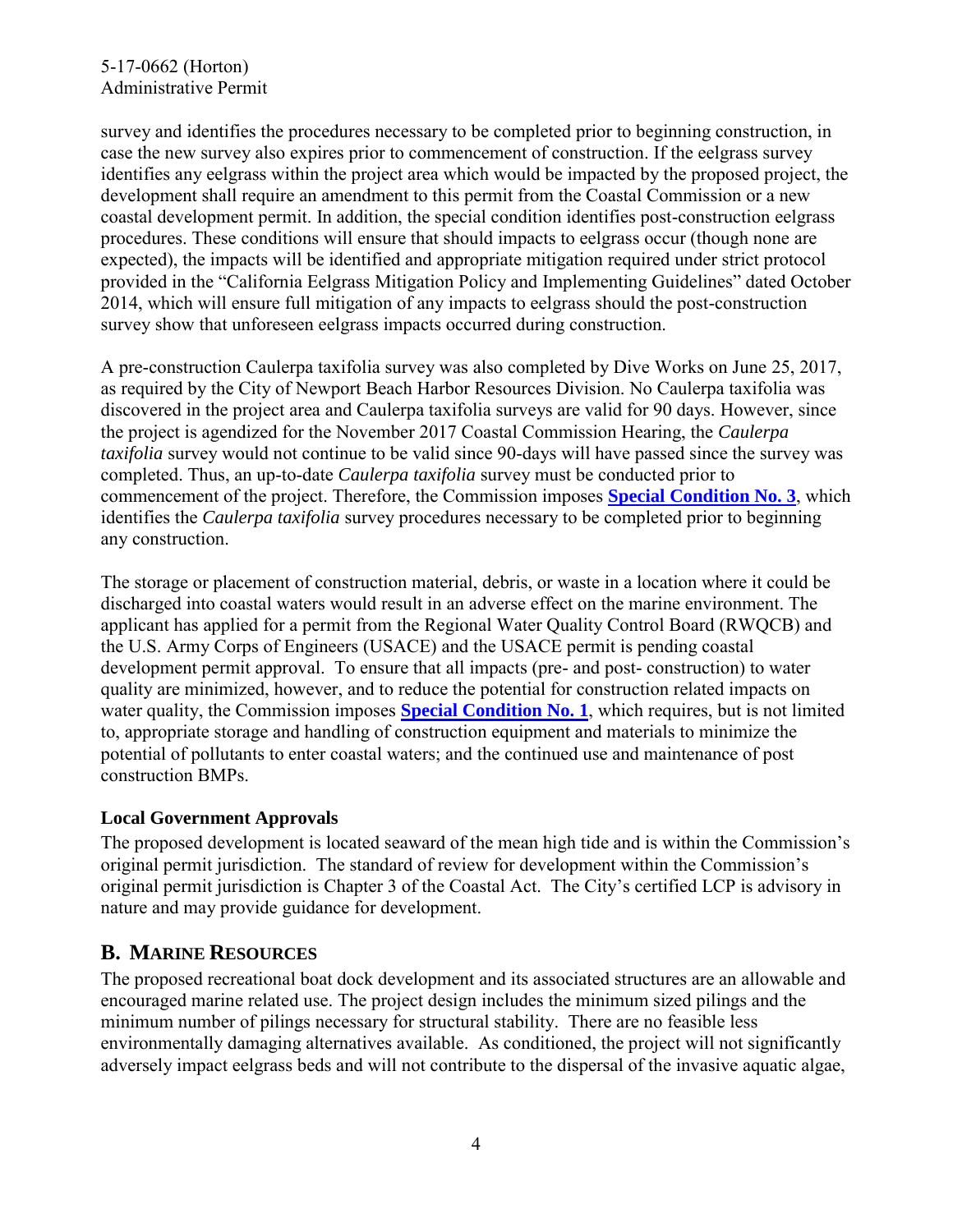*Caulerpa taxifolia*. Further, as proposed and conditioned, the project, which is to be used for recreational boating purposes, conforms to Sections 30224 and 30233 of the Coastal Act.

# **C. WATER QUALITY**

The proposed work will be occurring on, within, or adjacent to coastal waters. The storage or placement of construction material, debris, or waste in a location where it could be discharged into coastal waters would result in an adverse effect on the marine environment. To reduce the potential for construction related impacts on water quality, the permit imposes special conditions requiring, but not limited to, the appropriate storage and handling of construction equipment and materials to minimize the potential of pollutants to enter coastal waters. To reduce the potential for post-construction impacts to water quality the permit requires the continued use and maintenance of post construction BMPs. As conditioned, the development conforms to Sections 30230 and 30231 of the Coastal Act.

# **D. LOCAL COASTAL PROGRAM (LCP)**

The City of Newport Beach LCP was effectively certified on January 13, 2017. The proposed development is located seaward of the mean high tide and is within the Commission's original permit jurisdiction. The standard of review for development within the Commission's original permit jurisdiction is Chapter 3 of the Coastal Act. The City's certified LCP is advisory in nature and may provide guidance for development. As conditioned, the proposed development is consistent with the Chapter 3 policies of the Coastal Act.

## **E. CALIFORNIA ENVIRONMENTAL QUALITY ACT (CEQA)**

As conditioned, there are no feasible alternatives or additional feasible mitigation measures available that would substantially lessen any significant adverse effect that the activity may have on the environment and the project will not have any significant impacts within the meaning of CEQA. Therefore, the Commission finds that the proposed project, as conditioned to mitigate the identified impacts, is the least environmentally damaging feasible alternative and can be found consistent with the requirements of the Coastal Act to conform to CEQA.

# **SPECIAL CONDITIONS**

This permit is granted subject to the following special conditions:

## <span id="page-4-0"></span>**1. Water Quality**

- A. Construction Responsibilities and Debris Removal
	- (1) No demolition or construction materials, equipment, debris, or waste shall be placed or stored where it may enter sensitive habitat, receiving waters or a storm drain, or be subject to wave, wind, rain or tidal erosion and dispersion;
	- (2) Any and all debris resulting from demolition or construction activities, and any remaining construction material, shall be removed from the project site within 24 hours of completion of the project;
	- (3) Demolition or construction debris and sediment shall be removed from work areas each day that demolition or construction occurs to prevent the accumulation of sediment and other debris that may be discharged into coastal waters;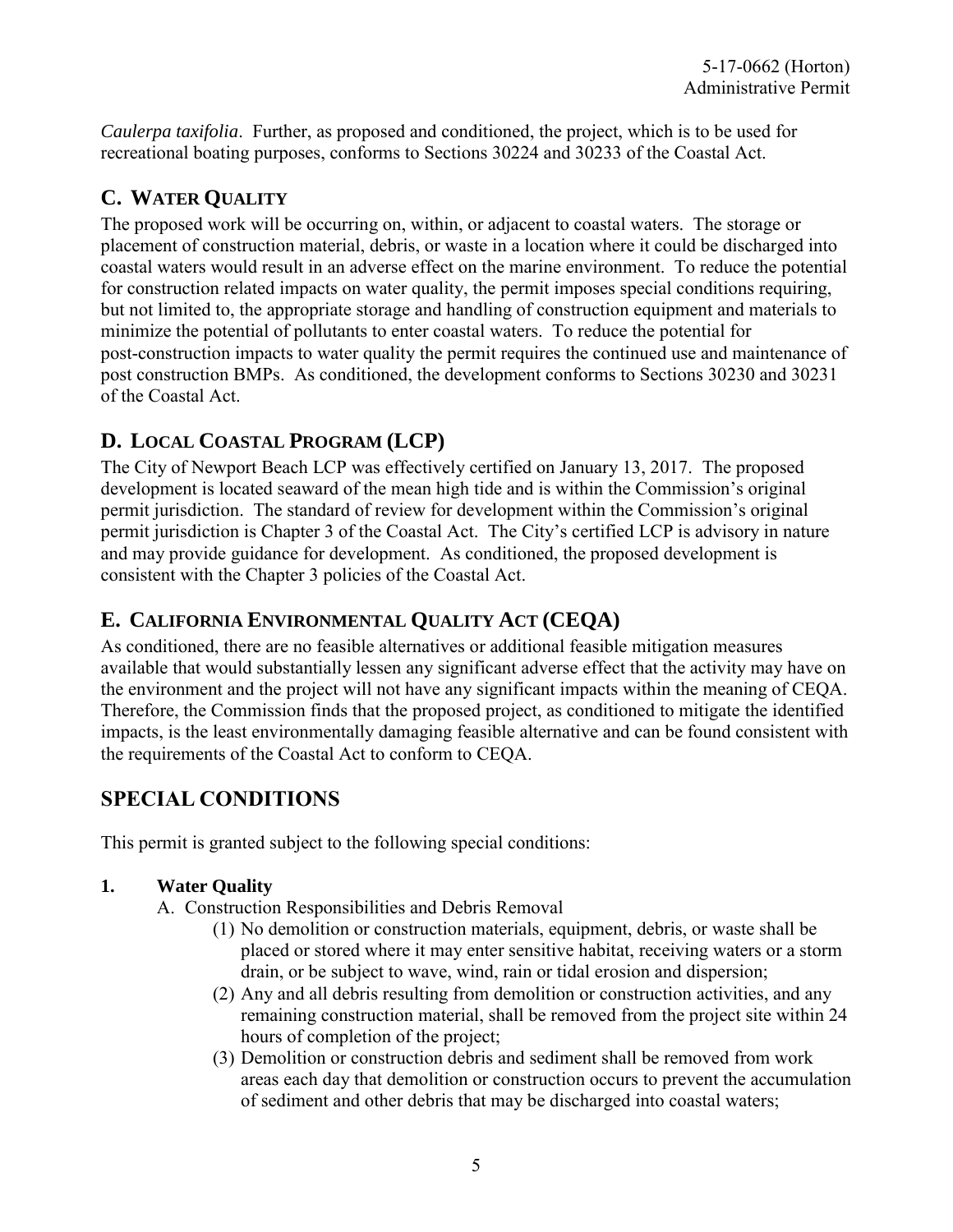- (4) Machinery or construction materials not essential for project improvements will not be allowed at any time in the intertidal zone;
- (5) If turbid conditions are generated during construction a silt curtain will be utilized to control turbidity;
- (6) Floating booms will be used to contain debris discharged into coastal waters and any debris discharged will be removed as soon as possible but no later than the end of each day;
- (7) Non buoyant debris discharged into coastal waters will be recovered by divers as soon as possible after loss;
- (8) All trash and debris shall be disposed in the proper trash and recycling receptacles at the end of every construction day;
- (9) The applicant shall provide adequate disposal facilities for solid waste, including excess concrete, produced during demolition or construction;
- (10) Debris shall be disposed of at a legal disposal site or recycled at a recycling facility. If the disposal site is located in the coastal zone, a coastal development permit or an amendment to this permit shall be required before disposal can take place unless the Executive Director determines that no amendment or new permit is legally required;
- (11) All stock piles and construction materials shall be covered, enclosed on all sides, shall be located as far away as possible from drain inlets and any waterway, and shall not be stored in contact with the soil;
- (12) Machinery and equipment shall be maintained and washed in confined areas specifically designed to control runoff. Thinners or solvents shall not be discharged into sanitary or storm sewer systems;
- (13) The discharge of any hazardous materials into any receiving waters shall be prohibited;
- (14) Spill prevention and control measures shall be implemented to ensure the proper handling and storage of petroleum products and other construction materials. Measures shall include a designated fueling and vehicle maintenance area with appropriate berms and protection to prevent any spillage of gasoline or related petroleum products or contact with runoff. The area shall be located as far away from the receiving waters and storm drain inlets as possible;
- (15) Best Management Practices (BMPs) and Good Housekeeping Practices (GHPs) designed to prevent spillage and/or runoff of demolition or construction-related materials, and to contain sediment or contaminants associated with demolition or construction activity, shall be implemented prior to the on-set of such activity; and
- (16) All BMPs shall be maintained in a functional condition throughout the duration of construction activity.

B. Best Management Practices Program

By acceptance of this permit the applicant agrees that the long-term water-borne berthing of boat(s) in the approved dock and/or boat slip will be managed in a manner that protects water quality pursuant to the implementation of the following BMPs.

(1) Boat Cleaning and Maintenance Measures: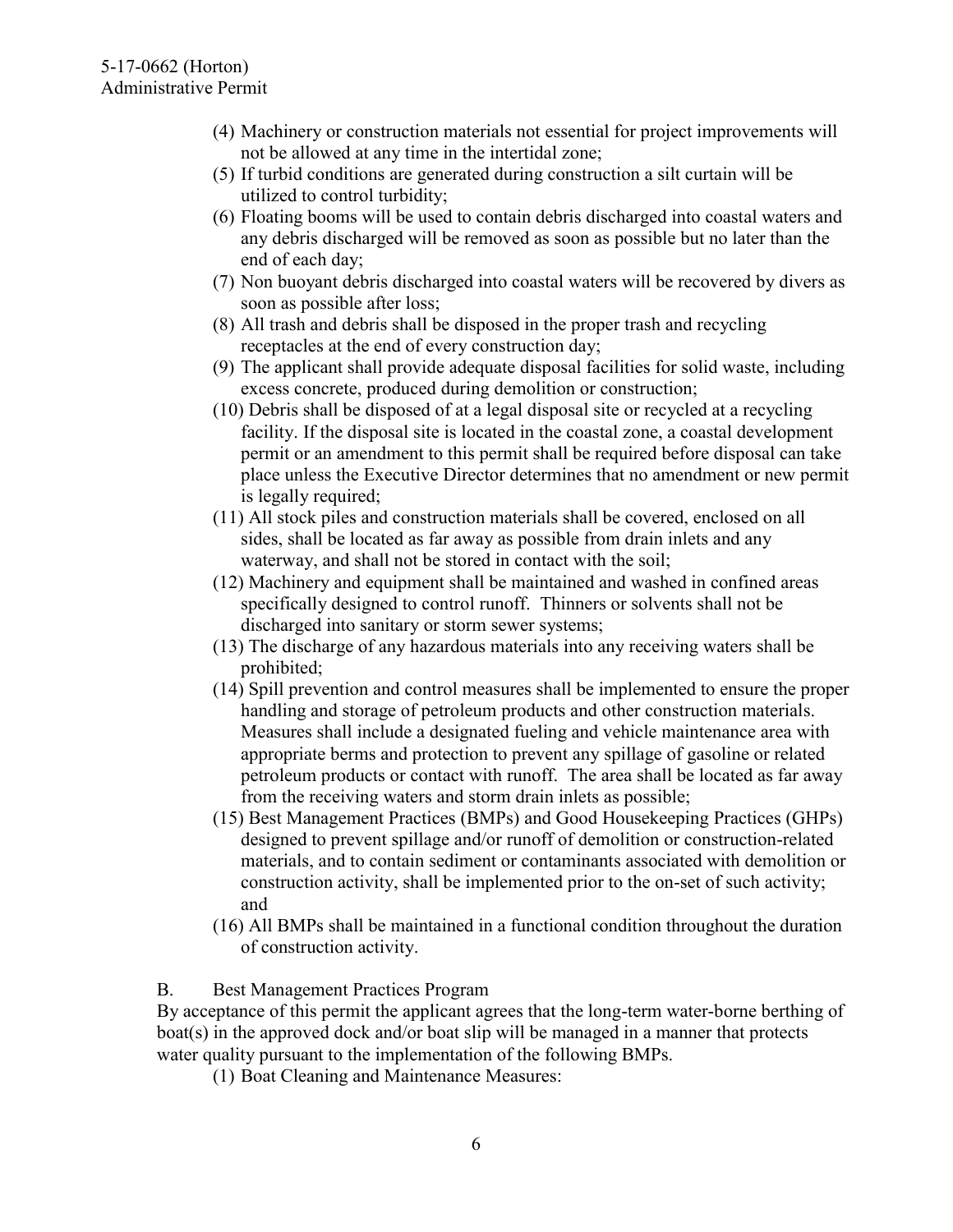- a. In-water top-side and bottom-side boat cleaning shall minimize the discharge of soaps, paints, and debris;
- b. In-the-water hull scraping or any process that occurs under water that results in the removal of paint from boat hulls shall be prohibited. Only detergents and cleaning components that are designated by the manufacturer as phosphate-free and biodegradable shall be used, and the amounts used minimized; and
- c. The applicant shall minimize the use of detergents and boat cleaning and maintenance products containing ammonia, sodium hypochlorite, chlorinated solvents, petroleum distillates or lye.
- (2) Solid and Liquid Waste Management Measures:
	- a. All trash, recyclables, and hazardous wastes or potential water contaminants, including old gasoline or gasoline with water, absorbent materials, oily rags, lead acid batteries, anti-freeze, waste diesel, kerosene and mineral spirits will be disposed of in a proper manner and will not at any time be disposed of in the water or gutter.
- (3) Petroleum Control Management Measures:
	- a. Boaters will practice preventive engine maintenance and will use oil absorbents in the bilge and under the engine to prevent oil and fuel discharges. Oil absorbent materials shall be examined at least once a year and replaced as necessary. Used oil absorbents are hazardous waste in California. Used oil absorbents must therefore be disposed in accordance with hazardous waste disposal regulations. The boaters will regularly inspect and maintain engines, seals, gaskets, lines and hoses in order to prevent oil and fuel spills. The use of soaps that can be discharged by bilge pumps is prohibited;
	- b. If the bilge needs more extensive cleaning (e.g., due to spills of engine fuels, lubricants or other liquid materials), the boaters will use a bilge pump-out facility or steam cleaning services that recover and properly dispose or recycle all contaminated liquids; and
	- c. Bilge cleaners which contain detergents or emulsifiers will not be used for bilge cleaning since they may be discharged to surface waters by the bilge pumps.

### <span id="page-6-0"></span>**2. Eelgrass Survey(s)**

A. Pre-Construction Eelgrass Survey. Pre-Construction Eelgrass Survey. A valid preconstruction eelgrass (*Zostera marina*) survey shall be completed during the period of active growth of eelgrass (typically March through October). The pre- construction survey shall be completed within 60 days before the start of construction. The survey shall be prepared in full compliance with the "California Eelgrass Mitigation Policy" dated October 2014 (except as modified by this special condition) adopted by the National Marine Fisheries Service and shall be prepared in consultation with the California Department of Fish and Wildlife. The applicant shall submit the eelgrass survey for the review and approval of the Executive Director within five (5) business days of completion of each eelgrass survey and in any event no later than fifteen (15) business days prior to commencement of any development. If the eelgrass survey identifies any eelgrass within the project area which would be impacted by the proposed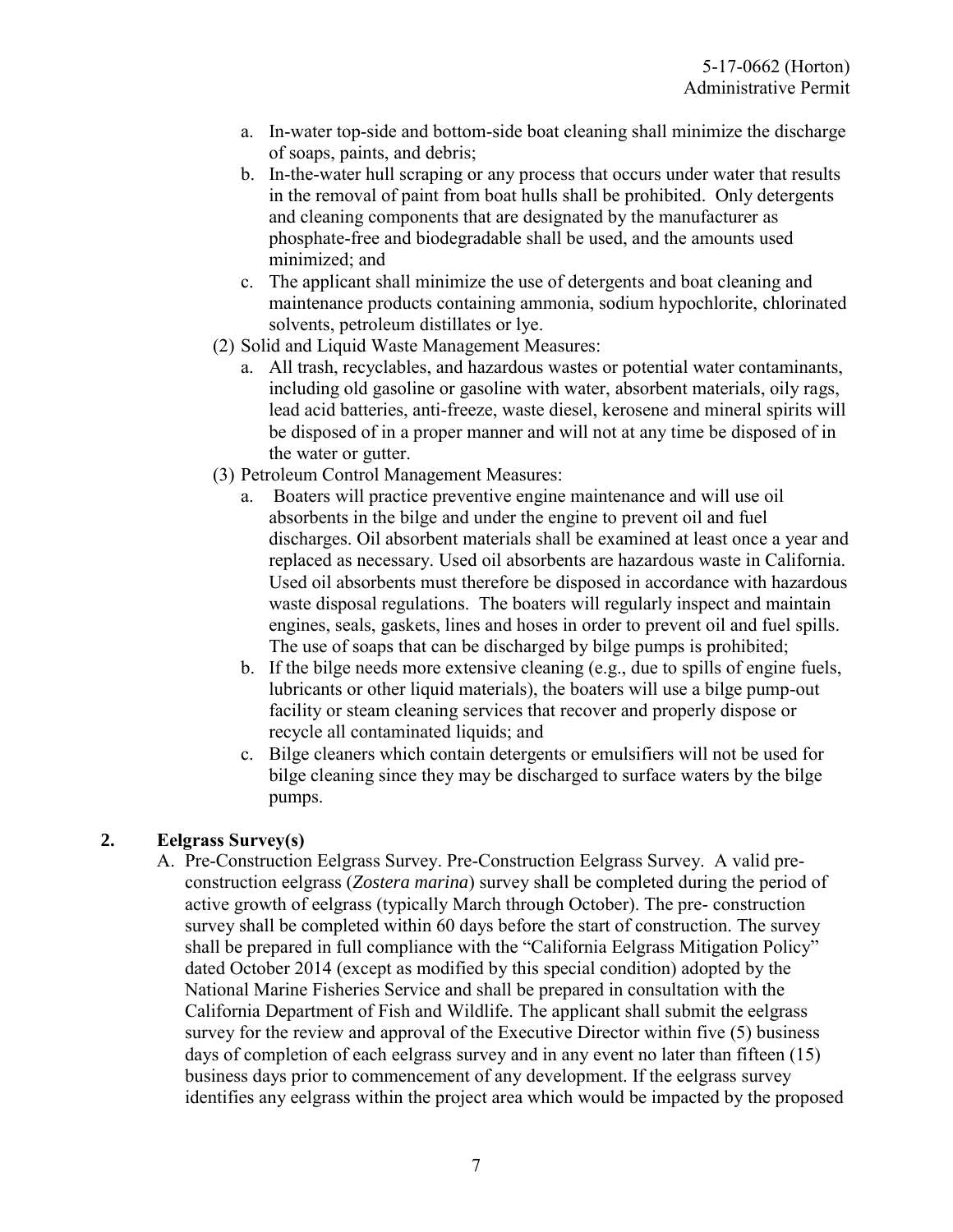project, the development shall require an amendment to this permit from the Coastal Commission or a new coastal development permit.

B. Post-Construction Eelgrass Survey. If any eelgrass is identified in the project area by the survey required in subsection A of this condition above, within 30 days of completion of construction if completion of construction occurs within the active growth period, or within the first 30 days of the next active growth period following completion of construction that occurs outside of the active growth period, the applicant shall survey the project site to determine if any eelgrass was adversely impacted. The survey shall be prepared in full compliance with the "California Eelgrass Mitigation Policy" dated October 2014 (except as modified by this special condition) adopted by the National Marine Fisheries Service and shall be prepared in consultation with the California Department of Fish and Wildlife. The applicant shall submit the post-construction eelgrass survey for the review and approval of the Executive Director within thirty (30) days after completion of the survey. If any eelgrass has been impacted by project construction, the applicant shall replace the impacted eelgrass at a minimum 1.38:1 ratio on-site, or at another appropriate location subject to the approval of the Executive Director, in accordance with the California Eelgrass Mitigation Policy. Any exceptions to the required 1.38:1 mitigation ratio found within CEMP shall not apply. Implementation of mitigation shall require an amendment to this permit or a new coastal development permit unless the Executive Director determines that no amendment or new permit is legally required.

### <span id="page-7-0"></span>**3. Pre-construction** *Caulerpa Taxifolia* **Survey**

- A. Not earlier than 90 days nor later than 30 days prior to commencement or re-commencement of any development authorized under this coastal development permit (the "project"), the applicant shall undertake a survey of the project area and a buffer area at least 10 meters beyond the project area to determine the presence of the invasive alga *Caulerpa taxifolia*. The survey shall include a visual examination of the substrate.
- B. The survey protocol shall be prepared in consultation with the Regional Water Quality Control Board, the California Department of Fish and Wildlife, and the National Marine Fisheries Service.
- C. Within five (5) business days of completion of the survey, the applicant shall submit the survey:
	- (1) for the review and approval of the Executive Director; and
	- (2) to the Surveillance Subcommittee of the Southern California Caulerpa Action Team (SCCAT). The SCCAT Surveillance Subcommittee may be contacted through California Department of Fish & Wildlife (858/467-4218) National Marine Fisheries Service (562/980-4043).
- D. If *Caulerpa taxifolia* is found within the project or buffer areas, the applicant shall not proceed with the project until 1) the applicant provides evidence to the Executive Director, subject to concurrence by the Executive Director, that all *C. taxifolia* discovered within the project and buffer area has been eliminated in a manner that complies with all applicable governmental approval requirements, including but not limited to those of the California Coastal Act, or 2) the applicant has revised the project to avoid any contact with *C. taxifolia*. No revisions to the project shall occur without a